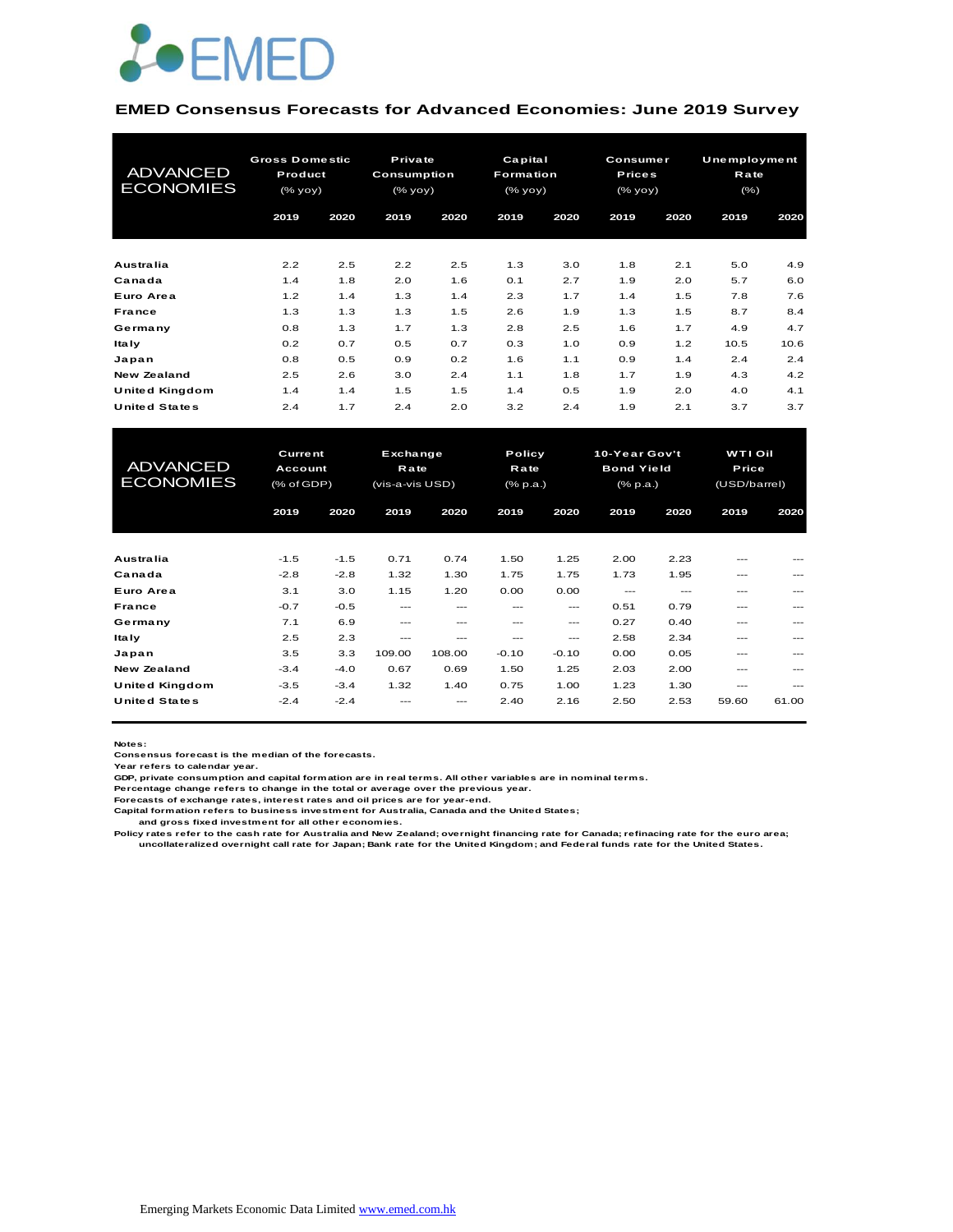

#### **EMED Consensus Forecasts for Emerging Markets: June 2019 Survey**

|                       | <b>Gross Domestic</b> |      | Private     |      | <b>Fixed</b> |      | Consumer      |      | <b>Unemployment</b> |                          |  |
|-----------------------|-----------------------|------|-------------|------|--------------|------|---------------|------|---------------------|--------------------------|--|
| <b>EMERGING</b>       | Product               |      | Consumption |      | Investment   |      | <b>Prices</b> |      | Rate                |                          |  |
| <b>MARKETS</b>        | (% yoy)               |      | (% yoy)     |      | (% yoy)      |      | $(%$ (% yoy)  |      | $(\% )$             |                          |  |
|                       |                       |      |             |      |              |      |               |      |                     |                          |  |
|                       | 2019                  | 2020 | 2019        | 2020 | 2019         | 2020 | 2019          | 2020 | 2019                | 2020                     |  |
|                       |                       |      |             |      |              |      |               |      |                     |                          |  |
|                       |                       |      |             |      |              |      |               |      |                     |                          |  |
| Argentina             | $-1.5$                | 2.1  | $-3.1$      | 2.5  | $-10.8$      | 3.9  | 40.0          | 25.6 | 9.7                 | 9.2                      |  |
| <b>Brazil</b>         | 1.3                   | 2.3  | 2.8         | 2.6  | 4.4          | 5.7  | 4.0           | 4.0  | 11.9                | 11.6                     |  |
| Chile                 | 3.2                   | 3.0  | 4.0         | 2.2  | 4.5          | 4.7  | 2.4           | 2.8  | 6.9                 | 7.0                      |  |
| China                 | 6.2                   | 6.0  | 7.9         | 8.2  | 5.7          | 5.4  | 2.2           | 2.3  | 4.0                 | 4.0                      |  |
| Colombia              | 3.1                   | 3.3  | 3.3         | 3.2  | 4.1          | 4.0  | 3.2           | 3.1  | 9.9                 | 10.0                     |  |
| <b>Czech Republic</b> | 2.7                   | 2.5  | 2.5         | 2.4  | 2.1          | 2.5  | 2.5           | 2.0  | 2.1                 | 2.1                      |  |
| <b>Hong Kong</b>      | 2.2                   | 2.3  | 2.5         | 2.8  | 1.0          | 1.3  | 2.3           | 2.2  | 2.9                 | 3.0                      |  |
| Hungary               | 4.0                   | 2.9  | 4.3         | 3.2  | 12.7         | 4.8  | 3.2           | 3.1  | 3.4                 | 3.3                      |  |
| India                 | 7.2                   | 6.9  | 6.7         | 6.6  | 4.6          | 7.6  | 4.2           | 4.2  | $\cdots$            | $\hspace{0.05cm} \ldots$ |  |
| Indonesia             | 5.1                   | 5.1  | 5.1         | 5.2  | 5.5          | 4.5  | 3.5           | 3.7  | 5.2                 | 5.1                      |  |
| Malaysia              | 4.5                   | 4.1  | 5.0         | 4.5  | 5.8          | 5.3  | 1.3           | 2.2  | 3.3                 | 3.2                      |  |
| <b>Mexico</b>         | 1.5                   | 1.9  | 2.0         | 2.5  | 0.8          | 2.1  | 4.0           | 3.7  | 3.6                 | 3.7                      |  |
| <b>Philippines</b>    | 6.1                   | 6.2  | 5.8         | 5.5  | 9.9          | 7.2  | 3.4           | 3.5  | 5.3                 | 5.2                      |  |
| Poland                | 3.7                   | 3.3  | 4.2         | 3.9  | 7.2          | 4.0  | 2.0           | 2.5  | 3.8                 | 3.7                      |  |
| Russia                | 1.5                   | 1.6  | 1.9         | 2.3  | 1.1          | 1.9  | 4.8           | 4.0  | 4.8                 | 5.0                      |  |
| <b>Singapore</b>      | 2.5                   | 2.4  | 2.5         | 2.4  | 0.6          | 2.0  | 1.1           | 1.4  | 2.3                 | 2.2                      |  |
| South Korea           | 2.4                   | 2.3  | 2.2         | 2.0  | $-0.2$       | 2.0  | 1.3           | 1.7  | 3.9                 | 3.9                      |  |
| <b>Taiwan</b>         | 2.1                   | 2.2  | 2.0         | 1.9  | 3.2          | 2.0  | 0.9           | 1.3  | 3.7                 | 3.7                      |  |
| <b>Thailand</b>       | 3.5                   | 3.5  | 3.6         | 2.5  | 3.9          | 4.8  | 1.1           | 1.4  | 1.0                 | 0.8                      |  |
| Turkey                | $-1.0$                | 2.6  | $-0.1$      | 2.5  | $-6.0$       | 2.3  | 16.6          | 12.0 | 12.7                | 12.1                     |  |

|                       | <b>Money</b>         |                                     | <b>Merchandise</b>   |                        | <b>Merchandise</b>     |                        | Current        |        | Exchange        |       |  |  |  |
|-----------------------|----------------------|-------------------------------------|----------------------|------------------------|------------------------|------------------------|----------------|--------|-----------------|-------|--|--|--|
| <b>EMERGING</b>       | Supply M2            |                                     | <b>Exports</b>       |                        | <b>Imports</b>         |                        | <b>Account</b> |        |                 | Rate  |  |  |  |
| <b>MARKETS</b>        |                      | $(%$ yoy)                           |                      | $(%$ (% yoy)           | $(\%$ yoy)             |                        | (% of GDP)     |        | (vis-a-vis USD) |       |  |  |  |
|                       | 2019                 | 2020                                | 2019                 | 2020                   | 2019                   | 2020                   | 2019           | 2020   | 2019            | 2020  |  |  |  |
|                       |                      |                                     |                      |                        |                        |                        |                |        |                 |       |  |  |  |
|                       |                      |                                     |                      |                        |                        |                        |                |        |                 |       |  |  |  |
| Argentina             | 23.1                 | 30.1                                | 8.4                  | 2.5                    | $-17.1$                | 2.5                    | $-2.0$         | $-1.8$ | 49.40           | 54.34 |  |  |  |
| <b>Brazil</b>         | 9.6                  | 9.8                                 | 6.3                  | 2.9                    | 7.2                    | 5.9                    | $-1.1$         | $-1.6$ | 3.85            | 3.84  |  |  |  |
| Chile                 | 7.0                  | 8.0                                 | 2.3                  | 4.2                    | 4.9                    | 5.9                    | $-2.7$         | $-2.7$ | 690             | 662   |  |  |  |
| China                 | 8.4                  | 8.3                                 | 1.3                  | 3.7                    | 0.8                    | 5.3                    | 0.5            | 0.1    | 6.85            | 6.73  |  |  |  |
| Colombia              | 12.2                 | 11.7                                | 1.8                  | 2.0                    | 6.6                    | 1.8                    | $-3.9$         | $-3.8$ | 3120            | 3100  |  |  |  |
| <b>Czech Republic</b> | $\sim$ $\sim$ $\sim$ | $\hspace{0.05cm}---\hspace{0.05cm}$ | 1.9                  | 2.8                    | 2.8                    | 2.7                    | 0.4            | 0.2    | 22.8            | 21.5  |  |  |  |
| <b>Hong Kong</b>      | 5.0                  | 9.0                                 | 2.9                  | 5.5                    | 3.4                    | 6.6                    | 3.2            | 3.3    | 7.80            | 7.80  |  |  |  |
| Hungary               | $\sim$ $\sim$ $\sim$ | $\cdots$                            | 4.9                  | 2.0                    | 4.2                    | 1.8                    | 1.4            | 1.5    | 287             | 265   |  |  |  |
| India                 | $---$                | $\sim$ $\sim$ $\sim$                | 7.6                  | 7.5                    | 7.6                    | 7.5                    | $-2.3$         | $-2.2$ | 70.5            | 70.3  |  |  |  |
| Indonesia             | 6.5                  | $---$                               | 4.6                  | 6.8                    | 4.6                    | 7.4                    | $-2.5$         | $-2.3$ | 14450           | 14500 |  |  |  |
| Malaysia              | $\cdots$             | $\cdots$                            | $\qquad \qquad -$    | $\qquad \qquad \cdots$ | $\qquad \qquad \cdots$ | $\qquad \qquad \cdots$ | 2.6            | 2.0    | 4.11            | 4.10  |  |  |  |
| <b>Mexico</b>         | 8.2                  | 9.3                                 | 5.7                  | 6.5                    | 5.5                    | 6.4                    | $-1.8$         | $-1.9$ | 19.9            | 19.9  |  |  |  |
| <b>Philippines</b>    | 11.9                 | $\hspace{0.05cm}---\hspace{0.05cm}$ | 8.6                  | 7.2                    | 9.5                    | 12.3                   | $-2.1$         | $-2.2$ | 54.0            | 53.6  |  |  |  |
| Poland                | 7.8                  | $\cdots$                            | 6.3                  | 5.4                    | 6.9                    | 5.3                    | $-0.7$         | $-0.5$ | 3.69            | 3.50  |  |  |  |
| Russia                | 9.0                  | 10.0                                | 1.2                  | $-2.8$                 | $-1.5$                 | 0.9                    | 6.0            | 5.1    | 66.0            | 65.0  |  |  |  |
| Singapore             | $\sim$ $\sim$ $\sim$ | $\sim$ $\sim$ $\sim$                | $\sim$ $\sim$ $\sim$ | $\frac{1}{2}$          | $\sim$ $\sim$          | $\frac{1}{2}$          | 19.0           | 17.5   | 1.37            | 1.34  |  |  |  |
| South Korea           | 5.5                  | $\sim$ $\sim$ $\sim$                | 2.2                  | 1.8                    | 0.9                    | 1.5                    | 4.5            | 4.5    | 1137            | 1127  |  |  |  |
| Taiwan                | 3.4                  | 3.8                                 | 0.7                  | 3.6                    | 1.1                    | 4.2                    | 11.7           | 11.5   | 30.8            | 30.7  |  |  |  |
| <b>Thailand</b>       | 5.3                  | 6.0                                 | 3.2                  | 3.8                    | 4.3                    | 5.2                    | 7.5            | 7.5    | 32.0            | 31.1  |  |  |  |
| Turkey                | 18.0                 | 18.0                                | 4.6                  | 4.8                    | $-3.2$                 | 9.4                    | $-2.1$         | $-3.0$ | 6.00            | 6.25  |  |  |  |
|                       |                      |                                     |                      |                        |                        |                        |                |        |                 |       |  |  |  |

**Notes:** 

**Consensus forecast is the median of the forecasts.**

**Year refers to calendar year except for India for which fiscal year (April to March) is used.**

**GDP, private consumption and fixed investment are in real terms. All other variables are in nominal terms.**

**Percentage change refers to change in the total or average over the previous year, except for money supply growth which is based on year-end figures.**

**Forecasts of exchange rates and interest rates are for year-end.**

**Forecasts for India are FY19/20 and FY20/21**

Emerging Markets Economic Data Limited www.emed.com.hk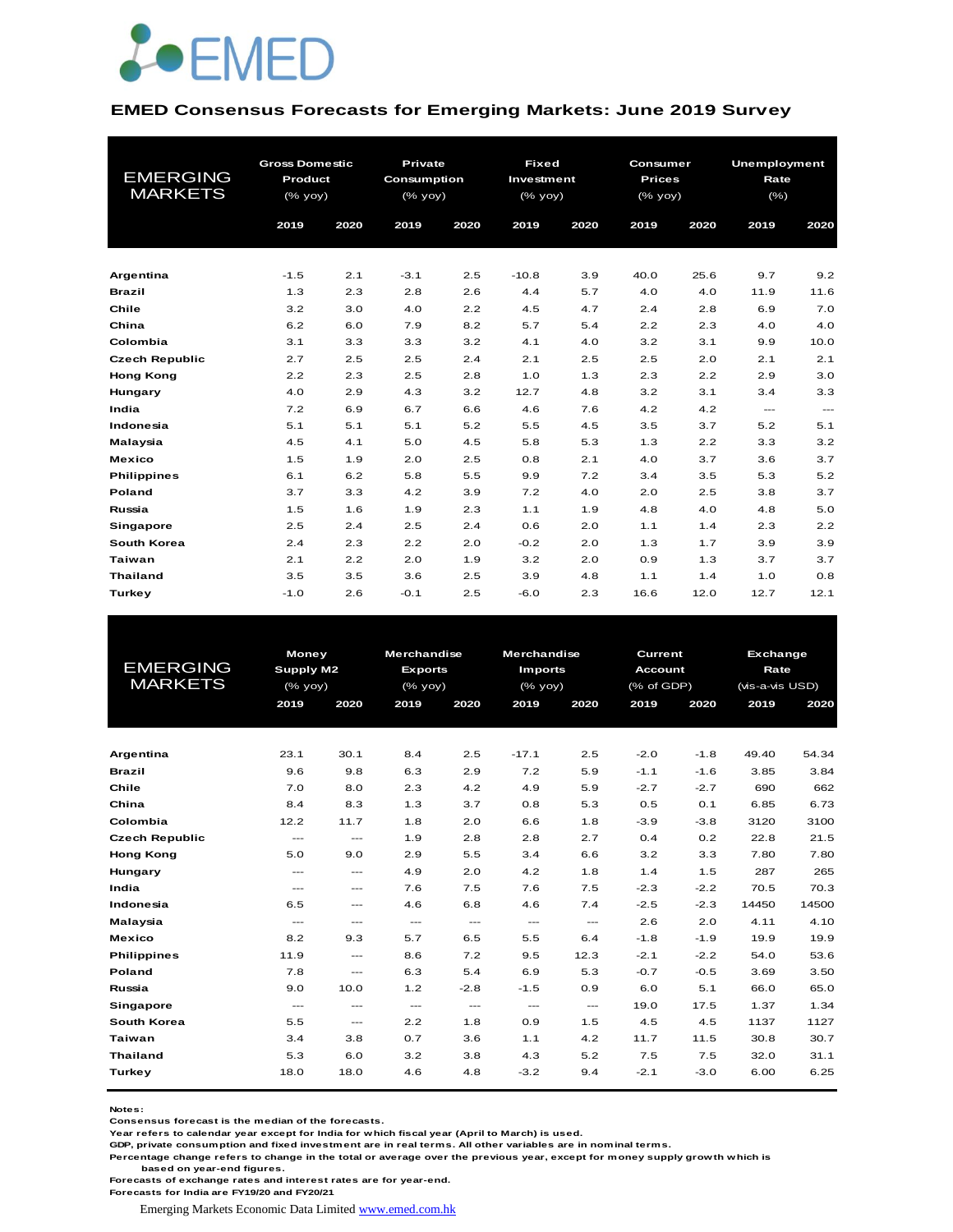## **EMED Consensus Forecasts for the United States: June 2019 Survey**

| <b>UNITED STATES</b>                         |            | <b>Gross Domestic</b><br><b>Consumer</b><br><b>Prices</b><br>Product<br>$(% \mathsf{Y}^{\prime }\mathsf{Y}^{\prime }\mathsf{Y}^{\prime })$<br>$(% \mathsf{Y}^{\prime }\mathsf{Y}^{\prime }\mathsf{Y}^{\prime })$ |            |                                 | <b>UNITED STATES</b>                              | <b>Gross Domestic</b><br>Product<br>$(% \mathsf{Y}^{\prime }\mathsf{Y}^{\prime }\mathsf{Y}^{\prime })$ |            | Consumer<br><b>Prices</b><br>(% yoy) |            |
|----------------------------------------------|------------|------------------------------------------------------------------------------------------------------------------------------------------------------------------------------------------------------------------|------------|---------------------------------|---------------------------------------------------|--------------------------------------------------------------------------------------------------------|------------|--------------------------------------|------------|
|                                              | 2019       | 2020                                                                                                                                                                                                             | 2019       | 2020                            |                                                   | 2019                                                                                                   | 2020       | 2019                                 | 2020       |
|                                              |            |                                                                                                                                                                                                                  |            |                                 |                                                   |                                                                                                        |            |                                      |            |
| <b>ABN AMRO</b>                              | 2.2        | 1.5                                                                                                                                                                                                              | 1.6        | 2.0                             | Monte Dei Paschi Di Siena                         | 2.2                                                                                                    | 1.3        | 1.9                                  | 2.0        |
| <b>Action Economics</b>                      | 2.7        | 2.3                                                                                                                                                                                                              | 1.8        | 2.4                             | <b>Moody's Analytics</b>                          | 2.5                                                                                                    | 1.7        | 1.9                                  | 2.1<br>2.0 |
| <b>AIB Global Treasury</b><br><b>Allianz</b> | 2.3<br>2.2 | 1.9<br>$\overline{\phantom{a}}$                                                                                                                                                                                  | 1.7<br>2.4 | 2.0<br>$\overline{\phantom{a}}$ | <b>Mortgage Bankers Association</b><br><b>NAR</b> | 2.3<br>2.2                                                                                             | 1.5<br>2.0 | 2.0<br>1.3                           | 1.8        |
| <b>Bank Julius Baer</b>                      | 2.6        | 1.3                                                                                                                                                                                                              | 1.7        | 2.0                             | <b>National Bank of Canada</b>                    | 2.5                                                                                                    | 1.9        | 1.8                                  | 2.0        |
| <b>BayernLB</b>                              | 2.3        | 1.3                                                                                                                                                                                                              | 1.8        | 2.1                             | <b>NIESR</b>                                      | 2.4                                                                                                    | 2.1        | 1.6                                  | 2.1        |
| <b>BBVA</b>                                  | 2.5        | 2.0                                                                                                                                                                                                              | 2.2        | 2.1                             | <b>Northern Trust</b>                             | 2.0                                                                                                    | 1.7        | 2.1                                  | 2.0        |
| <b>Berenberg Capital Markets</b>             | 2.5        | 2.1                                                                                                                                                                                                              | 2.0        | 2.3                             | <b>OCBC Bank</b>                                  | 2.6                                                                                                    | $\sim$     | 2.4                                  | $\sim$     |
| <b>BMO Capital Markets</b>                   | 2.4        | 1.6                                                                                                                                                                                                              | 1.8        | 2.1                             | <b>PNC</b>                                        | 2.3                                                                                                    | 2.0        | 1.9                                  | 2.3        |
| <b>BNP Paribas</b>                           | 2.1        | 1.5                                                                                                                                                                                                              | 1.4        | 2.0                             | Prometeia                                         | 2.5                                                                                                    | 1.3        | 1.9                                  | 2.0        |
| <b>Capital Economics</b>                     | 2.2        | 1.2                                                                                                                                                                                                              | 1.5        | 1.8                             | <b>Raymond James</b>                              | 1.9                                                                                                    | 1.6        | 1.9                                  | 2.1        |
| <b>CIBC World Markets</b>                    | 2.4        | 1.5                                                                                                                                                                                                              | 2.0        | 2.3                             | <b>Royal Bank of Canada</b>                       | 2.4                                                                                                    | 1.7        | 1.8                                  | 2.1        |
| <b>Comerica Bank</b>                         | 2.7        | 2.3                                                                                                                                                                                                              | 1.8        | 2.1                             | <b>Schroders</b>                                  | 2.6                                                                                                    | 1.5        | 2.3                                  | 2.4        |
| Commerzbank                                  | 2.5        | 1.8                                                                                                                                                                                                              | 2.0        | 2.3                             | Scotia Capital                                    | 2.4                                                                                                    | 1.5        | 1.8                                  | 2.2        |
| <b>Credit Agricole</b>                       | 2.4        | 1.7                                                                                                                                                                                                              | 1.7        | 1.9                             | <b>Societe Generale</b>                           | 2.5                                                                                                    | 0.4        | 1.9                                  | 1.9        |
| <b>Credit Suisse</b>                         | 2.6        | 2.1                                                                                                                                                                                                              | 1.9        | 2.0                             | <b>Standard &amp; Poor's</b>                      | 2.3                                                                                                    | $\sim$     | 2.1                                  |            |
| Daiwa Institute of Research                  | 2.6        | 1.9                                                                                                                                                                                                              | 2.1        | 2.4                             | <b>TD Economics</b>                               | 2.6                                                                                                    | 1.8        | 1.8                                  | 2.3        |
| Danske Bank                                  | 2.7        | ---                                                                                                                                                                                                              | 1.8        | ---                             | <b>University of Maryland</b>                     | 2.9                                                                                                    | ---        | 2.2                                  |            |
| <b>DBS Bank</b>                              | 2.5        | ---                                                                                                                                                                                                              | 1.8        | ---                             | University of Michigan - RSQE                     | 2.6                                                                                                    | 1.9        | 1.6                                  | 1.8        |
| Deka Bank                                    | 2.6        | 2.0                                                                                                                                                                                                              | 2.0        | 2.3                             | <b>UOB</b>                                        | 2.0                                                                                                    | 1.3        | 3.0                                  | 2.5        |
| <b>Desjardins</b>                            | 2.6        | 2.1                                                                                                                                                                                                              | 1.8        | 2.1                             | <b>Wells Fargo</b>                                | 2.6                                                                                                    | 2.1        | 1.8                                  | 2.3        |
| <b>DIW Berlin</b>                            | 2.5        | $\sim$                                                                                                                                                                                                           | 2.1        | ---                             |                                                   |                                                                                                        |            |                                      |            |
| DZ Bank                                      | 2.3        | 1.7                                                                                                                                                                                                              | 2.2        | 2.6                             |                                                   |                                                                                                        |            |                                      |            |
| <b>Fannie Mae</b>                            | 2.5        | 1.6                                                                                                                                                                                                              | 1.9        | 1.7                             |                                                   |                                                                                                        |            |                                      |            |
| <b>First Trust Advisors</b>                  | 2.9        | 2.3                                                                                                                                                                                                              | 2.0        | 2.6                             | <b>CONSENSUS</b>                                  |                                                                                                        |            |                                      |            |
| <b>Freddie Mac</b>                           | 2.3        | 1.8                                                                                                                                                                                                              | 1.8        | 2.1                             | Median                                            | 2.5                                                                                                    | 1.7        | 1.9                                  | 2.1        |
| Handelsbanken                                | 2.1        | 1.3                                                                                                                                                                                                              | 2.2        | 2.0                             | Mean                                              | 2.4                                                                                                    | 1.7        | 1.9                                  | 2.1        |
| <b>IFO Munich Institute</b>                  | 2.1        | ---                                                                                                                                                                                                              | 2.4        | $\sim$                          | High                                              | 2.9                                                                                                    | 2.3        | 3.0                                  | 2.6        |
| Intesa Sanpaolo                              | 2.5        | 1.8                                                                                                                                                                                                              | 1.9        | 2.0                             | Low                                               | 1.9                                                                                                    | 0.4        | 1.3                                  | 1.7        |
| <b>Kiel Institute</b>                        | 2.4        | 1.5                                                                                                                                                                                                              | 1.9        | 2.3                             | <b>Standard Deviation</b>                         | 0.2                                                                                                    | 0.4        | 0.3                                  | 0.2        |
| Continues in the next column                 |            |                                                                                                                                                                                                                  |            |                                 |                                                   |                                                                                                        |            |                                      |            |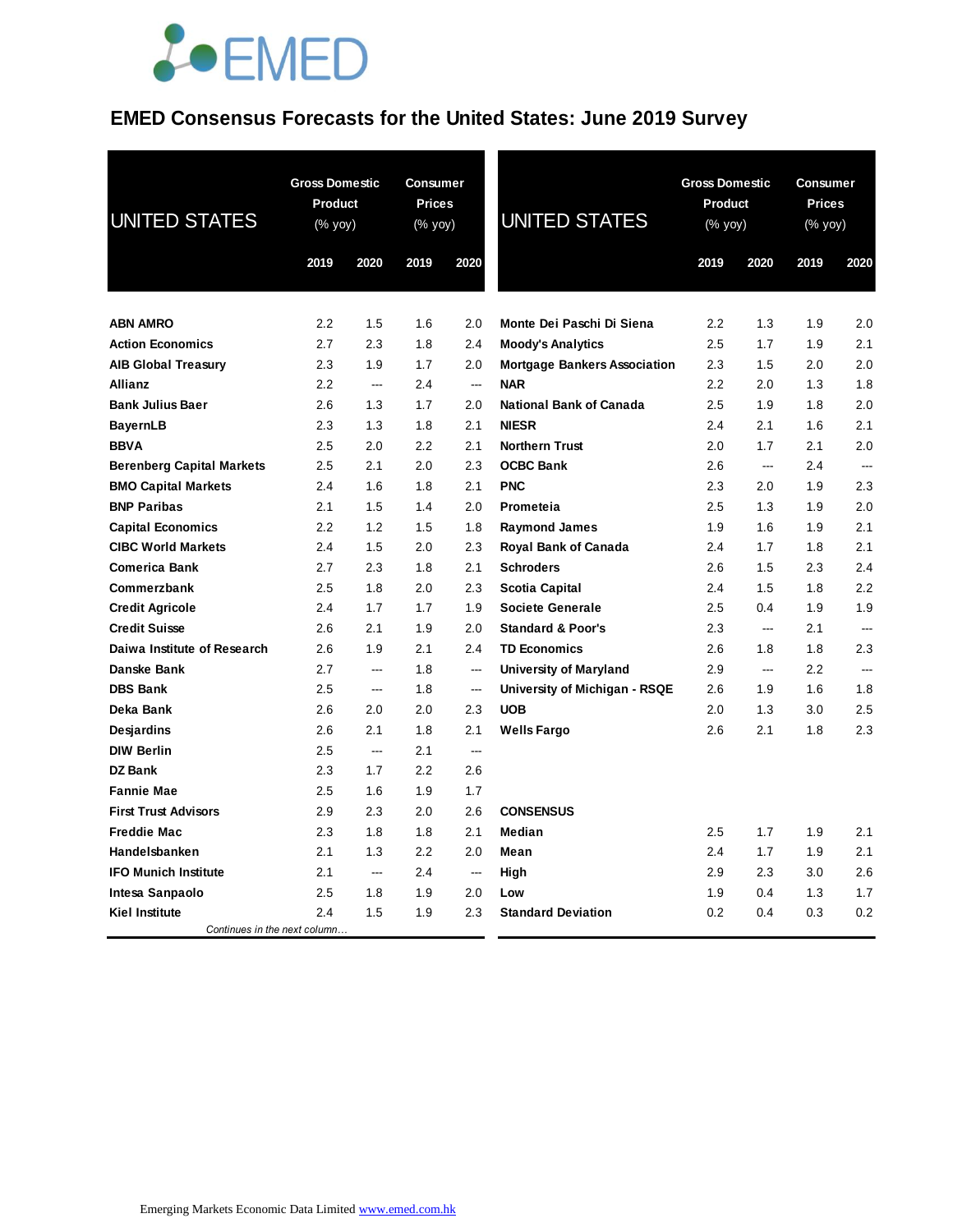### **EMED Consensus Forecasts for the Euro Area: June 2019 Survey**

| <b>EURO AREA</b>                 | <b>Gross Domestic</b><br>Product<br>(% yoy) |      | <b>Consumer</b><br><b>Prices</b><br>(% yoy) |                          | <b>EURO AREA</b>            | <b>Gross Domestic</b><br>Product<br>(% yoy) |      | <b>Consumer</b><br><b>Prices</b><br>(% yoy) |                |
|----------------------------------|---------------------------------------------|------|---------------------------------------------|--------------------------|-----------------------------|---------------------------------------------|------|---------------------------------------------|----------------|
|                                  | 2019                                        | 2020 | 2019                                        | 2020                     |                             | 2019                                        | 2020 | 2019                                        | 2020           |
| <b>ABN AMRO</b>                  | 0.7                                         | 0.9  | 1.1                                         | 1.0                      | <b>IFO Munich Institute</b> | 1.7                                         | ---  | 1.5                                         | ---            |
| <b>AIB Global Treasury</b>       | 1.3                                         | 1.5  | 1.5                                         | 1.5                      | Intesa Sanpaolo             | 1.2                                         | 1.4  | 1.3                                         | 1.4            |
| Allianz                          | 2.0                                         | ---  | 1.7                                         | $\hspace{0.05cm} \ldots$ | <b>Kiel Institute</b>       | 1.2                                         | 1.4  | 1.3                                         | 1.3            |
| <b>Bank Julius Baer</b>          | 1.1                                         | 1.0  | 1.5                                         | 1.8                      | Monte Dei Paschi Di Siena   | 1.1                                         | 1.3  | 1.3                                         | 1.5            |
| <b>BayernLB</b>                  | 1.0                                         | 1.1  | 1.4                                         | 1.5                      | <b>Moody's Analytics</b>    | 1.3                                         | 1.7  | 1.4                                         | 1.7            |
| <b>BBVA</b>                      | 1.4                                         | 1.4  | 1.6                                         | 1.6                      | <b>NIESR</b>                | 1.3                                         | 1.7  | 1.5                                         | 2.0            |
| <b>Berenberg Capital Markets</b> | 1.1                                         | 1.5  | 1.3                                         | 1.5                      | <b>OCBC Bank</b>            | 1.9                                         | ---  | 1.5                                         | $\overline{a}$ |
| <b>BMO Capital Markets</b>       | 1.2                                         | 1.2  | 1.6                                         | 2.1                      | Prometeia                   | 1.2                                         | 1.3  | 1.3                                         | 1.5            |
| <b>BNP Paribas</b>               | 1.0                                         | 1.1  | 1.4                                         | 1.4                      | <b>Royal Bank of Canada</b> | 1.2                                         | 1.5  | 1.2                                         | 1.3            |
| <b>Capital Economics</b>         | 0.8                                         | 0.8  | 1.1                                         | 1.0                      | <b>Schroders</b>            | 1.2                                         | 1.4  | 1.7                                         | 1.6            |
| <b>CIBC World Markets</b>        | 1.3                                         | 1.3  | 1.9                                         | 2.0                      | Scotia Capital              | 1.1                                         | 1.5  | 1.2                                         | 1.5            |
| Commerzbank                      | 0.9                                         | 1.1  | 1.4                                         | 1.2                      | Societe Generale            | 1.4                                         | 1.1  | 1.2                                         | 1.2            |
| <b>Credit Agricole</b>           | 1.2                                         | 1.4  | 1.3                                         | 1.3                      | <b>TD Economics</b>         | 1.2                                         | 1.3  | 1.3                                         | 1.4            |
| <b>Credit Suisse</b>             | 1.1                                         | 1.6  | 1.4                                         | 1.5                      | <b>UOB</b>                  | 1.3                                         | 1.4  | 1.4                                         | 1.5            |
| Danske Bank                      | 1.5                                         | ---  | 1.5                                         | $\hspace{0.05cm} \ldots$ | <b>Wells Fargo</b>          | 1.1                                         | 1.4  | 1.4                                         | 1.5            |
| <b>DBS Bank</b>                  | 2.2                                         | ---  | 1.4                                         | $\hspace{0.05cm} \ldots$ |                             |                                             |      |                                             |                |
| Deka Bank                        | 1.3                                         | 1.4  | 1.5                                         | 1.6                      | <b>CONSENSUS</b>            |                                             |      |                                             |                |
| <b>DIW Berlin</b>                | 1.7                                         | ---  | 1.8                                         | ---                      | <b>Median</b>               | 1.2                                         | 1.4  | 1.4                                         | 1.5            |
| <b>DZ</b> Bank                   | 1.0                                         | 1.1  | 1.2                                         | 1.3                      | Mean                        | 1.3                                         | 1.3  | 1.4                                         | 1.5            |
| <b>ETLA</b>                      | 1.1                                         | 1.3  | 1.4                                         | 1.6                      | High                        | 2.2                                         | 1.7  | 1.9                                         | 2.1            |
| <b>EUROFER</b>                   | 1.5                                         | 1.5  | 1.5                                         | 1.7                      | Low                         | 0.7                                         | 0.8  | 1.1                                         | 1.0            |
| Handelsbanken                    | 1.1                                         | 1.0  | 1.4                                         | 1.6                      | <b>Standard Deviation</b>   | 0.3                                         | 0.2  | 0.2                                         | 0.3            |
| Continues in the next column     |                                             |      |                                             |                          |                             |                                             |      |                                             |                |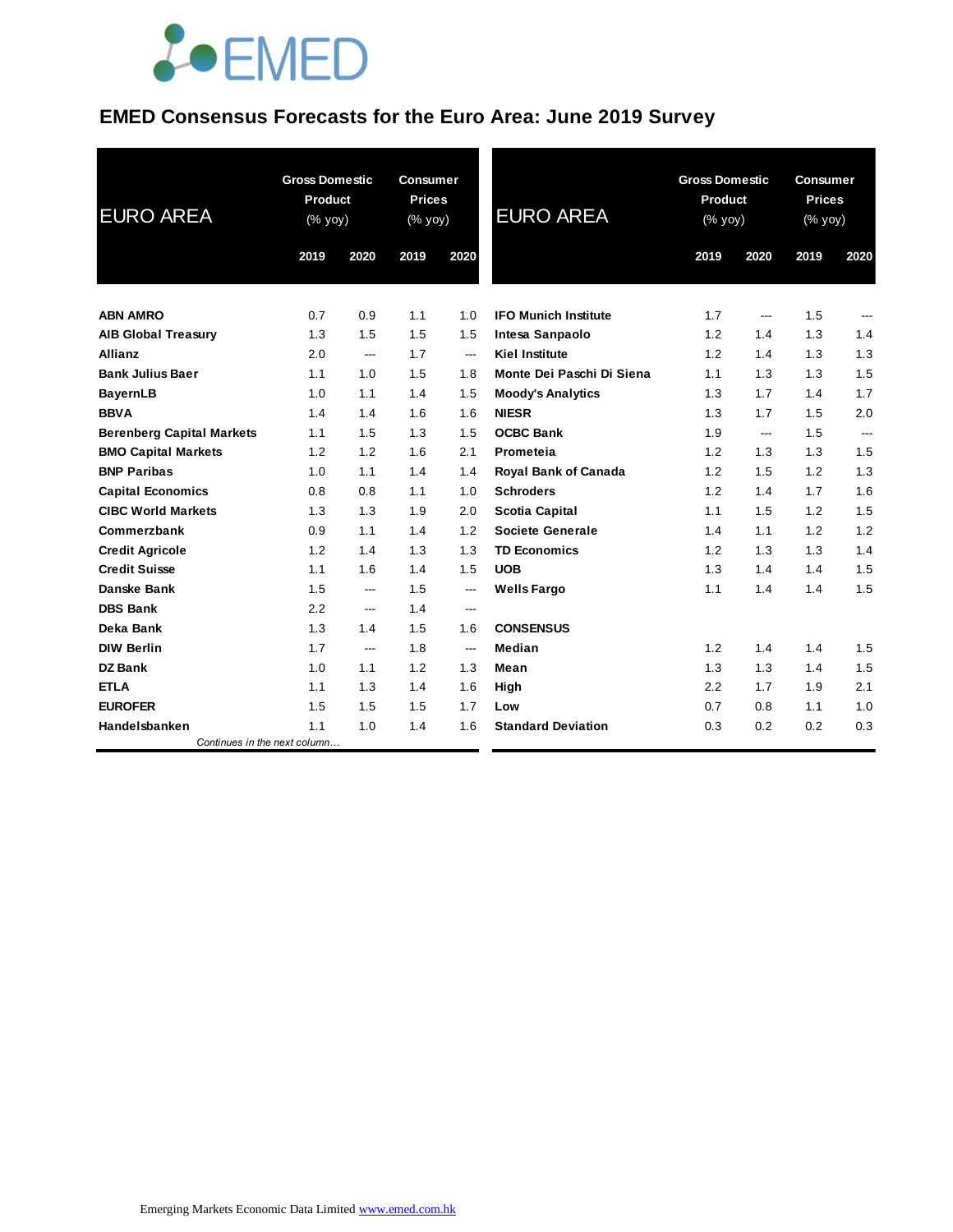#### **EMED Consensus Forecasts for Japan: June 2019 Survey**

| <b>JAPAN</b>                     | <b>Gross Domestic</b><br><b>Product</b><br>(% yoy) |        | <b>Consumer</b><br><b>Prices</b><br>$(% \mathsf{y}\right)$ (% $\overline{\mathsf{y}}$ oy) |                          | <b>JAPAN</b>              | <b>Gross Domestic</b><br><b>Product</b><br>(% yoy) |        | <b>Consumer</b><br><b>Prices</b><br>(% yoy) |                |
|----------------------------------|----------------------------------------------------|--------|-------------------------------------------------------------------------------------------|--------------------------|---------------------------|----------------------------------------------------|--------|---------------------------------------------|----------------|
|                                  | 2019                                               | 2020   | 2019                                                                                      | 2020                     |                           | 2019                                               | 2020   | 2019                                        | 2020           |
| <b>ABN AMRO</b>                  | 0.7                                                | 0.3    | 1.1                                                                                       | 1.6                      | Intesa Sanpaolo           | 0.6                                                | 0.2    | 0.9                                         | 1.2            |
| <b>AIB Global Treasury</b>       | 1.0                                                | 0.5    | 1.3                                                                                       | 1.5                      | <b>JCER</b>               | 0.9                                                | ---    | 1.6                                         | ---            |
| <b>Allianz</b>                   | 1.0                                                | ---    | 1.5                                                                                       | $---$                    | <b>Kiel Institute</b>     | 0.9                                                | 0.8    | 0.8                                         | 1.6            |
| <b>Bank Julius Baer</b>          | 0.5                                                | 0.4    | 0.8                                                                                       | 0.9                      | <b>Mizuho Securities</b>  | 0.6                                                | 0.5    | 0.6                                         | 0.8            |
| Bank of Tokyo-Mitsubishi UFJ     | 0.7                                                | 0.7    | 0.8                                                                                       | 0.8                      | <b>Moody's Analytics</b>  | 0.8                                                | 0.1    | 1.0                                         | 1.5            |
| <b>BayernLB</b>                  | 0.8                                                | 0.5    | 1.0                                                                                       | 1.5                      | <b>NIESR</b>              | 0.9                                                | 0.3    | 1.1                                         | 2.5            |
| <b>BBVA</b>                      | 1.0                                                | 0.6    | 1.2                                                                                       | 1.6                      | <b>OCBC Bank</b>          | 1.1                                                | ---    | 1.0                                         | $\overline{a}$ |
| <b>Berenberg Capital Markets</b> | 0.8                                                | 1.0    | 0.9                                                                                       | 1.4                      | Prometeia                 | 0.8                                                | 0.6    | 1.2                                         | 1.4            |
| <b>BMO Capital Markets</b>       | 0.9                                                | 0.6    | 0.7                                                                                       | 1.5                      | <b>Schroders</b>          | 0.9                                                | 0.2    | 0.3                                         | 1.2            |
| <b>BNP Paribas</b>               | 0.5                                                | 0.3    | 0.6                                                                                       | 1.1                      | <b>Scotia Capital</b>     | 0.8                                                | 0.7    | 1.9                                         | 1.0            |
| <b>Capital Economics</b>         | 1.0                                                | 0.3    | 1.0                                                                                       | 1.8                      | <b>Societe Generale</b>   | 1.4                                                | 0.8    | 0.7                                         | 1.4            |
| <b>CIBC World Markets</b>        | 0.8                                                | 0.8    | 0.8                                                                                       | 1.2                      | <b>TD Economics</b>       | 1.0                                                | 0.2    | 0.7                                         | 1.4            |
| Commerzbank                      | 0.7                                                | 0.3    | 0.6                                                                                       | 1.1                      | <b>UOB</b>                | 0.5                                                | $-0.8$ | 2.0                                         | 2.8            |
| <b>Credit Agricole</b>           | 0.5                                                | 0.5    | 0.7                                                                                       | 1.5                      | <b>Wells Fargo</b>        | 0.6                                                | 0.3    | 0.8                                         | 1.2            |
| <b>Credit Suisse</b>             | 0.8                                                | 0.7    | 0.6                                                                                       | 0.5                      |                           |                                                    |        |                                             |                |
| Daiwa Institute of Research      | 0.6                                                | 0.5    | 0.5                                                                                       | 0.2                      |                           |                                                    |        |                                             |                |
| Danske Bank                      | 0.9                                                | ---    | 1.4                                                                                       | ---                      | <b>CONSENSUS</b>          |                                                    |        |                                             |                |
| <b>DBS Bank</b>                  | 0.9                                                | ---    | 1.0                                                                                       | $\hspace{0.05cm} \ldots$ | Median                    | 0.8                                                | 0.5    | 0.9                                         | 1.4            |
| Deka Bank                        | 0.4                                                | $-0.1$ | 1.2                                                                                       | 2.3                      | Mean                      | 0.8                                                | 0.4    | 1.0                                         | 1.4            |
| <b>DIW Berlin</b>                | 1.0                                                | ---    | 1.1                                                                                       | ---                      | High                      | 1.4                                                | 1.0    | 2.0                                         | 2.8            |
| <b>DZ Bank</b>                   | 0.8                                                | 0.6    | 0.8                                                                                       | 1.6                      | Low                       | 0.4                                                | $-0.8$ | 0.3                                         | 0.2            |
| <b>IFO Munich Institute</b>      | 1.0                                                | ---    | 0.8                                                                                       | ---                      | <b>Standard Deviation</b> | 0.2                                                | 0.3    | 0.4                                         | 0.5            |
| Continues in the next column     |                                                    |        |                                                                                           |                          |                           |                                                    |        |                                             |                |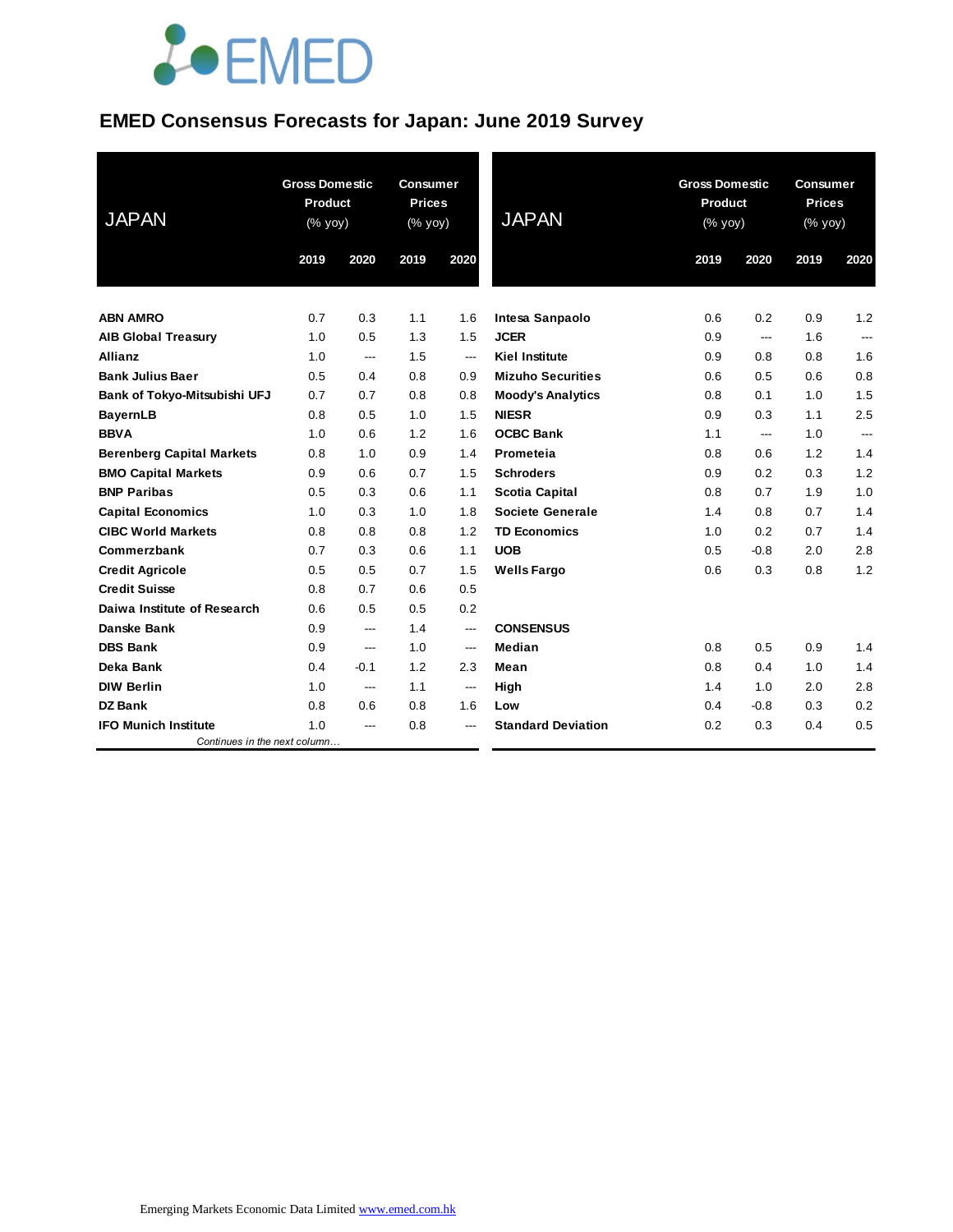### **EMED Consensus Forecasts for China: June 2019 Survey**

| <b>CHINA</b>                     |      | <b>Gross Domestic</b><br><b>Consumer</b><br><b>Product</b><br><b>Prices</b><br><b>CHINA</b><br>(% yoy)<br>(% yoy) |      |                          | <b>Gross Domestic</b><br><b>Product</b><br>(% yoy) |      | <b>Consumer</b><br><b>Prices</b><br>(% yoy) |      |      |
|----------------------------------|------|-------------------------------------------------------------------------------------------------------------------|------|--------------------------|----------------------------------------------------|------|---------------------------------------------|------|------|
|                                  | 2019 | 2020                                                                                                              | 2019 | 2020                     |                                                    | 2019 | 2020                                        | 2019 | 2020 |
| <b>ABN AMRO</b>                  | 6.2  | 5.8                                                                                                               | 2.5  | 2.5                      | Intesa Sanpaolo                                    | 6.3  | 6.1                                         | 1.9  | 2.1  |
| <b>Allianz</b>                   | 6.2  | ---                                                                                                               | 2.8  | $\hspace{0.05cm}$        | <b>JP Morgan</b>                                   | 6.3  | 6.1                                         | 2.4  | 2.7  |
| <b>Bank Julius Baer</b>          | 6.0  | 5.8                                                                                                               | 2.1  | 2.5                      | <b>Kiel Institute</b>                              | 6.2  | 5.8                                         | 2.4  | 2.3  |
| <b>Bank of East Asia</b>         | 6.2  | 6.0                                                                                                               | 2.1  | 2.2                      | <b>Moody's Analytics</b>                           | 6.3  | 6.0                                         | 2.2  | 2.8  |
| <b>BayernLB</b>                  | 6.2  | 6.0                                                                                                               | 2.4  | 2.5                      | <b>NIESR</b>                                       | 6.2  | 6.1                                         | 1.9  | 2.2  |
| <b>BBVA</b>                      | 6.0  | 5.8                                                                                                               | 2.5  | 3.0                      | <b>OCBC Bank</b>                                   | 6.2  | ---                                         | 2.5  | ---  |
| <b>Berenberg Capital Markets</b> | 6.2  | 5.9                                                                                                               | 2.2  | 2.1                      | Prometeia                                          | 6.0  | 5.3                                         | 2.8  | 2.5  |
| <b>BMO Capital Markets</b>       | 6.1  | 6.0                                                                                                               | 2.3  | 2.1                      | <b>Schroders</b>                                   | 6.3  | 6.0                                         | 2.4  | 2.7  |
| <b>BNP Paribas</b>               | 6.2  | 6.0                                                                                                               | 1.9  | 2.5                      | Scotia Capital                                     | 6.2  | 6.0                                         | 2.2  | 2.3  |
| <b>Capital Economics</b>         | 6.3  | 6.2                                                                                                               | 3.0  | 2.0                      | Societe Generale                                   | 6.3  | 6.0                                         | 2.4  | 2.3  |
| Commerzbank                      | 6.3  | 6.0                                                                                                               | 2.5  | 2.2                      | <b>UOB</b>                                         | 6.3  | 6.3                                         | 2.1  | 2.2  |
| <b>Credit Agricole</b>           | 6.4  | 6.0                                                                                                               | 2.1  | 2.2                      | <b>Wells Fargo</b>                                 | 6.1  | 6.0                                         | 2.2  | 2.3  |
| <b>Credit Suisse</b>             | 6.3  | 6.0                                                                                                               | 1.9  | 2.0                      |                                                    |      |                                             |      |      |
| Daiwa Institute of Research      | 6.3  | 6.0                                                                                                               | 2.0  | 1.8                      |                                                    |      |                                             |      |      |
| <b>Danske Bank</b>               | 6.2  | ---                                                                                                               | 2.0  | $\overline{\phantom{a}}$ | <b>CONSENSUS</b>                                   |      |                                             |      |      |
| <b>DBS Bank</b>                  | 6.2  | ---                                                                                                               | 2.2  | $\sim$                   | Median                                             | 6.2  | 6.0                                         | 2.2  | 2.3  |
| Deka Bank                        | 6.2  | 6.0                                                                                                               | 2.0  | 2.4                      | Mean                                               | 6.2  | 6.0                                         | 2.3  | 2.3  |
| <b>DIW Berlin</b>                | 6.3  | ---                                                                                                               | 2.4  | $\hspace{0.05cm}$        | High                                               | 6.4  | 6.3                                         | 3.0  | 3.0  |
| <b>DZ Bank</b>                   | 6.1  | 6.0                                                                                                               | 2.1  | 1.9                      | Low                                                | 6.0  | 5.3                                         | 1.9  | 1.8  |
| <b>IFO Munich Institute</b>      | 6.3  | ---                                                                                                               | 2.8  | ---                      | <b>Standard Deviation</b>                          | 0.1  | 0.2                                         | 0.3  | 0.3  |
| Continues in the next column     |      |                                                                                                                   |      |                          |                                                    |      |                                             |      |      |